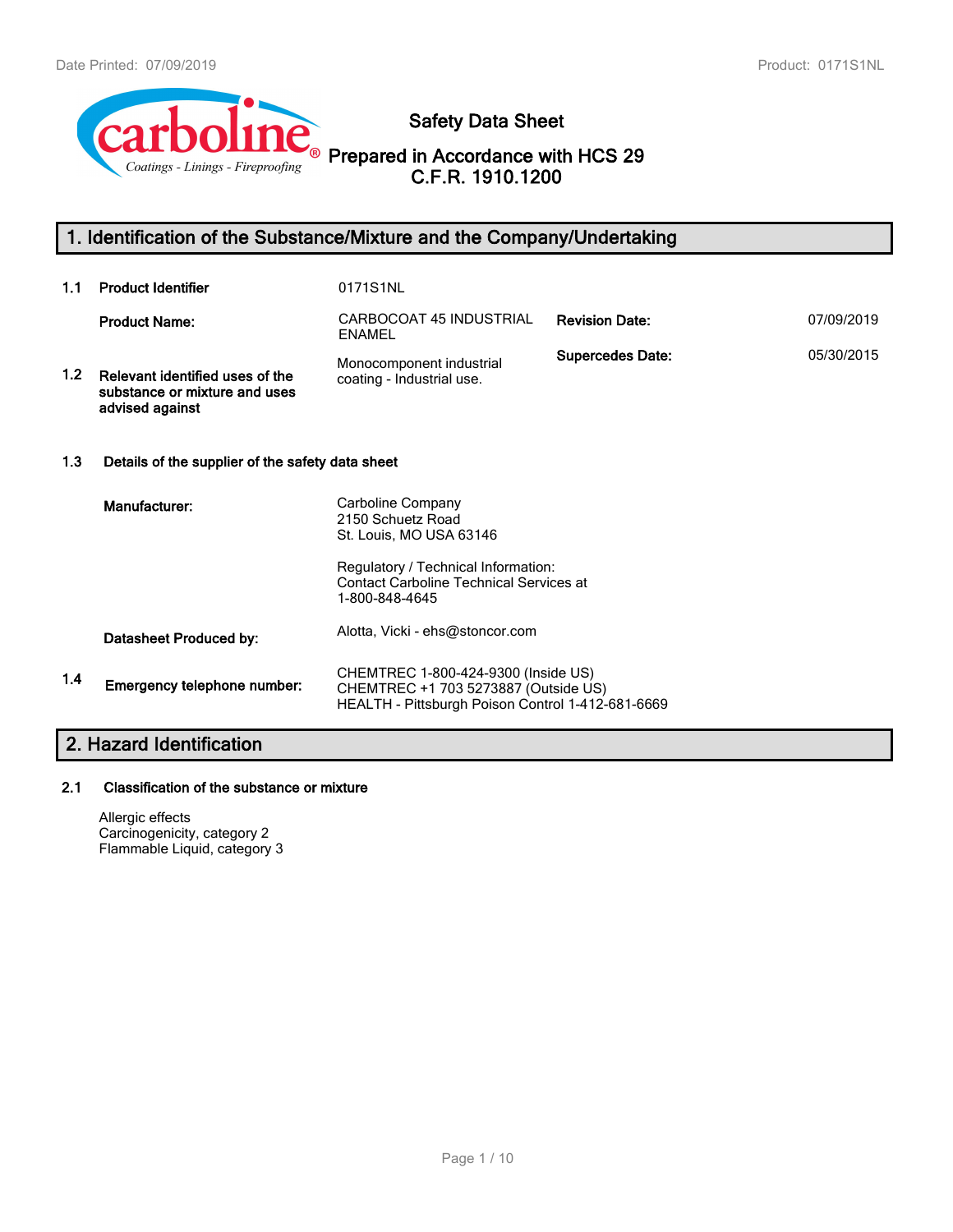## **2.2 Label elements**

## **Symbol(s) of Product**



**Signal Word**

Warning

## **Named Chemicals on Label**

ETHYL BENZENE

## **HAZARD STATEMENTS**

| <b>EUH208</b>    | Contains METHYL ETHYL KETOXIME. May produce an<br>allergic reaction.  |
|------------------|-----------------------------------------------------------------------|
| H <sub>226</sub> | Flammable liquid and vapour.                                          |
| H351             | Suspected of causing cancer.                                          |
|                  |                                                                       |
| P <sub>210</sub> | Keep away from heat/sparks/open flames/hot surfaces. - No<br>smoking. |
| P <sub>284</sub> | Wear respiratory protection.                                          |
| P308+313         | IF exposed or concerned: Get medical advice/attention                 |
| P403+233         | Store in a well-ventilated place. Keep container tightly<br>closed.   |
|                  |                                                                       |

#### **2.3 Other hazards**

No Information

## **Results of PBT and vPvB assessment:**

The product does not meet the criteria for PBT/VPvB in accordance with Annex XIII.

# **3. Composition/Information On Ingredients**

## **3.2 Mixtures**

## **Hazardous Ingredients**

| CAS-No.        | <b>Chemical Name</b>   |                                  | $\frac{9}{6}$    |
|----------------|------------------------|----------------------------------|------------------|
| 13463-67-7     | TITANIUM DIOXIDE       |                                  | $10 - 25$        |
| 8052-41-3      | STODDARD SOLVENT       |                                  | $10 - 25$        |
| 123-86-4       | <b>N-BUTYL ACETATE</b> |                                  | $2.5 - 10$       |
| 108-38-3       | META-XYLENE            |                                  | $2.5 - 10$       |
| 1333-86-4      | <b>CARBON BLACK</b>    |                                  | $1.0 - 2.5$      |
| 106-42-3       | PARA-XYLENE            |                                  | $1.0 - 2.5$      |
| $100 - 41 - 4$ | ETHYL BENZENE          |                                  | $1.0 - 2.5$      |
| 95-47-6        | ORTHO-XYLENE           |                                  | $1.0 - 2.5$      |
| 96-29-7        | METHYL ETHYL KETOXIME  |                                  | $0.1 - 1.0$      |
| <u>CAS-No.</u> | <b>GHS Symbols</b>     | <b>GHS Hazard Statements</b>     | <b>M-Factors</b> |
| 13463-67-7     |                        |                                  | 0                |
| 8052-41-3      | GHS02-GHS08            | H226-304                         | 0                |
| 123-86-4       | GHS02-GHS07            | H226-336                         | 0                |
| 108-38-3       | GHS02-GHS07            | H226-312-315-332                 | 0                |
| 1333-86-4      |                        |                                  | 0                |
| 106-42-3       | GHS02-GHS07-GHS08      | H226-304-312-315-332-335-371     | 0                |
| 100-41-4       | GHS02-GHS07-GHS08      | H225-304-315-319-332-351-373-412 | 0                |
| 95-47-6        | GHS02-GHS07            | H226-312-315-332                 | 0                |
| 96-29-7        | GHS05-GHS07-GHS08      | H302-312-317-318-332-351         | 0                |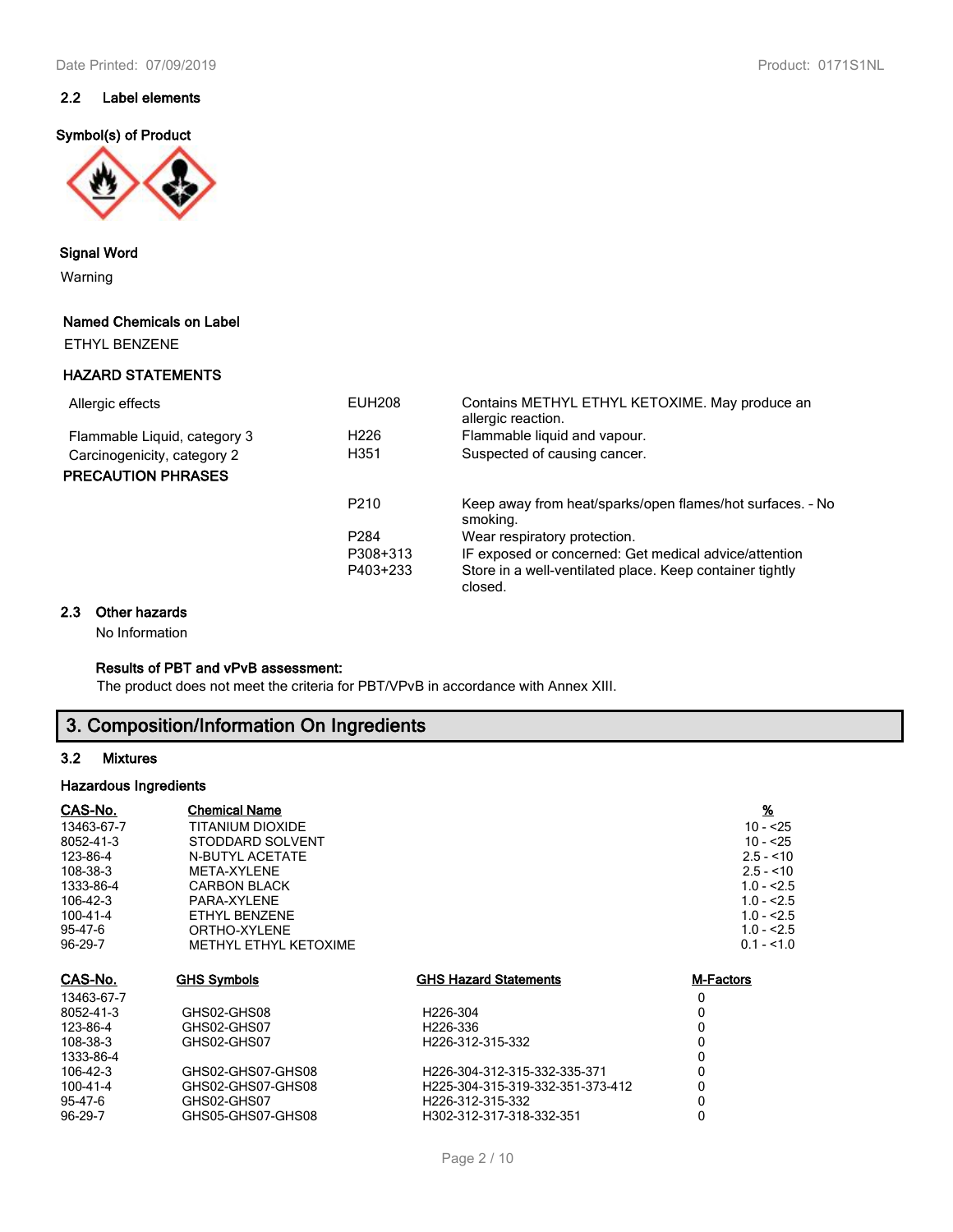## **Additional Information:** The text for GHS Hazard Statements shown above (if any) is given in Section 16.

## **4. First-aid Measures**

#### **4.1 Description of First Aid Measures**

**AFTER INHALATION:** Give oxygen or artificial respiration if needed. Remove person to fresh air. If signs/symptoms continue, get medical attention.

**AFTER SKIN CONTACT:** In case of contact, immediately flush skin with plenty of water for at least 15 minutes while removing contaminated clothing and shoes. If skin irritation persists, call a physician.

**AFTER EYE CONTACT:** Rinse thoroughly with plenty of water for at least 15 minutes and consult a physician. **AFTER INGESTION:** Do NOT induce vomiting. Never give anything by mouth to an unconscious person. If swallowed, call a poison control centre or doctor immediately.

#### **4.2 Most important symptoms and effects, both acute and delayed**

Harmful if swallowed. Irritating to eyes and skin. Risk of serious damage to the lungs (by aspiration). Vapours may cause drowsiness and dizziness.

#### **4.3 Indication of any immediate medical attention and special treatment needed**

No information available on clinical testing and medical monitoring. Specific toxicological information on substances, if available, can be found in section 11.

When symptoms persist or in all cases of doubt seek medical advice.

## **5. Fire-fighting Measures**

## **5.1 Extinguishing Media:**

Carbon Dioxide, Dry Chemical, Foam, Water Fog

**UNUSUAL FIRE AND EXPLOSION HAZARDS:** Flammable liquid. Vapours are heavier than air and may spread along floors. Vapours may form explosive mixtures with air. Vapors may travel to areas away from work site before igniting/flashing back to vapor source. Provide adequate ventilation. Prevent the creation of flammable or explosive concentrations of vapour in air and avoid vapour concentration higher than the occupational exposure limits. Keep away from heat/sparks/open flames/hot surfaces. - No smoking. Electrical installations / working materials must comply with the technological safety standards. Wear shoes with conductive soles.

#### **5.2 Special hazards arising from the substance or mixture**

No Information

#### **5.3 Advice for firefighters**

In the event of fire, wear self-contained breathing apparatus. Cool containers / tanks with water spray. Flammable.

## **6. Accidental Release Measures**

#### **6.1 Personal precautions, protective equipment and emergency procedures**

Ensure adequate ventilation. Evacuate personnel to safe areas. Remove all sources of ignition. To avoid ignition of vapours by static electricity discharge, all metal parts of the equipment must be grounded. Wear personal protective equipment. For personal protection see section 8.

#### **6.2 Environmental precautions**

Do not allow material to contaminate ground water system. Prevent product from entering drains.

#### **6.3 Methods and material for containment and cleaning up**

Prevent further leakage or spillage if safe to do so. Contain spillage, soak up with non-combustible absorbent material, (e.g. sand, earth, diatomaceous earth, vermiculite) and transfer to a container for disposal according to local / national regulations (see section 13).

#### **6.4 Reference to other sections**

Please refer to disposal requirements or country specific disposal requirements for this material. See Section 13 for further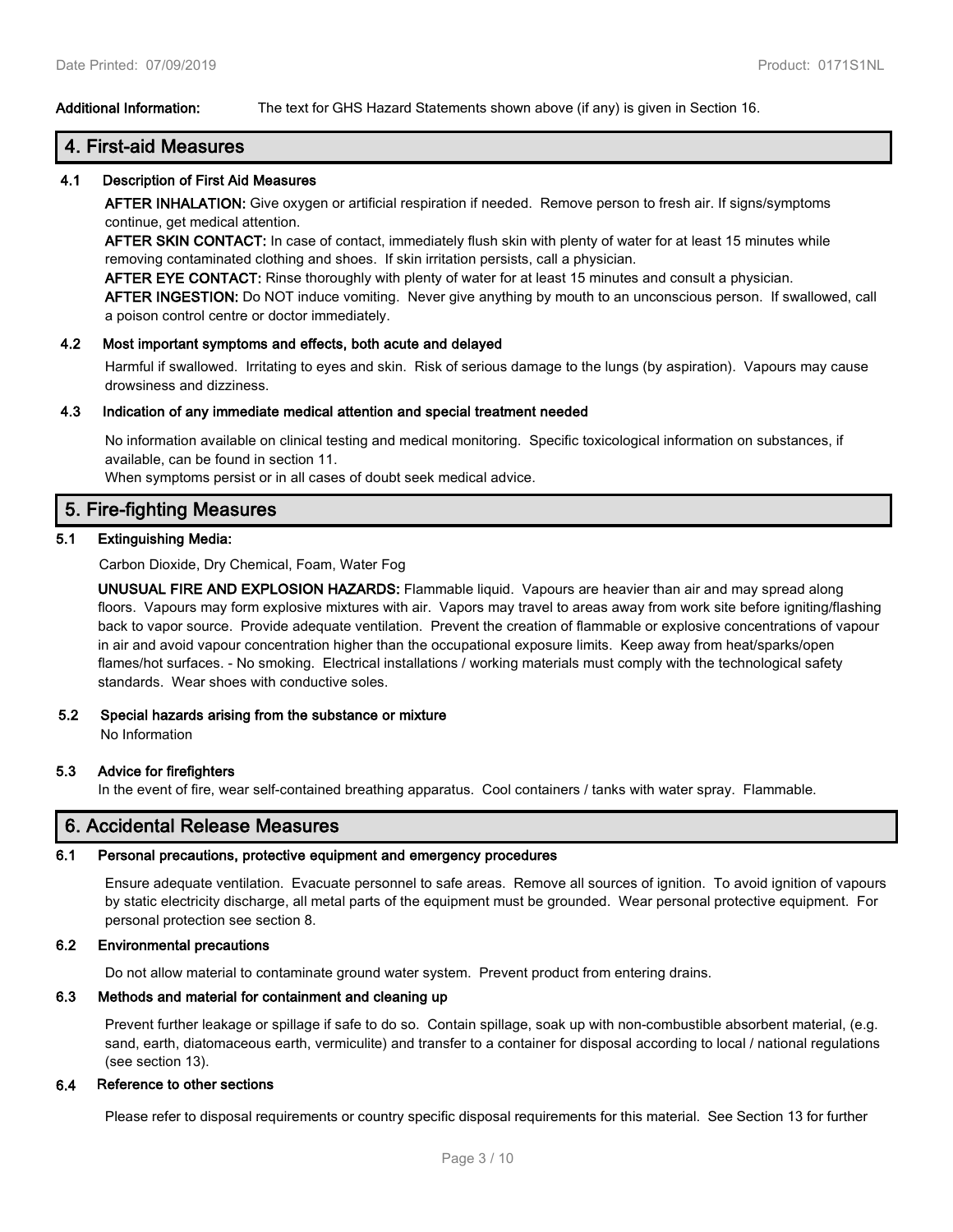information.

## **7. Handling and Storage**

## **7.1 Precautions for safe handling**

**INSTRUCTIONS FOR SAFE HANDLING :** Keep containers dry and tightly closed to avoid moisture absorption and contamination. Prepare the working solution as given on the label(s) and/or the user instructions. Do not breathe vapours or spray mist. Ensure all equipment is electrically grounded before beginning transfer operations. Do not use sparking tools. Do not get in eyes, on skin, or on clothing. Use only with adequate ventilation/personal protection. Wash thoroughly after handling.

**PROTECTION AND HYGIENE MEASURES :** Handle in accordance with good industrial hygiene and safety practice. Wash hands before breaks and at the end of workday. When using, do not eat, drink or smoke.

## **7.2 Conditions for safe storage, including any incompatibilities**

#### **CONDITIONS TO AVOID:** Heat, flames and sparks.

**STORAGE CONDITIONS:** Keep container closed when not in use. Store in a dry, well ventilated place away from sources of heat, ignition and direct sunlight.

## **7.3 Specific end use(s)**

No specific advice for end use available.

## **8. Exposure Controls/Personal Protection**

## **8.1 Control parameters**

## **Ingredients with Occupational Exposure Limits**

**(US)**

| Name                    |                | <b>ACGIH TWA</b>                          | <b>ACGIH STEL</b> | <b>ACGIH Ceiling</b> |
|-------------------------|----------------|-------------------------------------------|-------------------|----------------------|
|                         | CAS-No.        |                                           |                   |                      |
| <b>TITANIUM DIOXIDE</b> | 13463-67-7     | $10$ mg/m $3$                             | N/E               | N/E                  |
| STODDARD SOLVENT        | 8052-41-3      | $100$ ppm                                 | N/E               | N/E                  |
| <b>N-BUTYL ACETATE</b>  | 123-86-4       | <b>50 PPM</b>                             | <b>150 PPM</b>    | N/E                  |
| <b>META-XYLENE</b>      | 108-38-3       | <b>100 PPM</b>                            | <b>150 PPM</b>    | N/E                  |
| <b>CARBON BLACK</b>     | 1333-86-4      | 3 MGM3                                    | N/E               | N/E                  |
| PARA-XYLENE             | 106-42-3       | <b>100 PPM</b>                            | <b>150 PPM</b>    | N/E                  |
| <b>ETHYL BENZENE</b>    | $100 - 41 - 4$ | 20 PPM                                    | $125$ ppm         |                      |
| ORTHO-XYLENE            | 95-47-6        | 100 PPM                                   | <b>150 PPM</b>    | N/E                  |
| METHYL ETHYL KETOXIME   | 96-29-7        | N/E                                       | N/E               | N/E                  |
| <b>Name</b>             | CAS-No.        | <b>OSHA PEL</b>                           | <b>OSHA STEL</b>  |                      |
| <b>TITANIUM DIOXIDE</b> | 13463-67-7     | <b>15 MGM3</b>                            | N/E               |                      |
| STODDARD SOLVENT        | 8052-41-3      | 525 MGM3, 100<br><b>PPM</b>               | N/E               |                      |
| N-BUTYL ACETATE         | 123-86-4       | 710 MGM3, 150 950 MGM3, 200<br><b>PPM</b> | <b>PPM</b>        |                      |
| META-XYLENE             | 108-38-3       | 100.00 PPM                                | N/E               |                      |
| <b>CARBON BLACK</b>     | 1333-86-4      | 3.5 MG/M3                                 | N/E               |                      |
| PARA-XYLENE             | 106-42-3       | 100.00 PPM                                | N/E               |                      |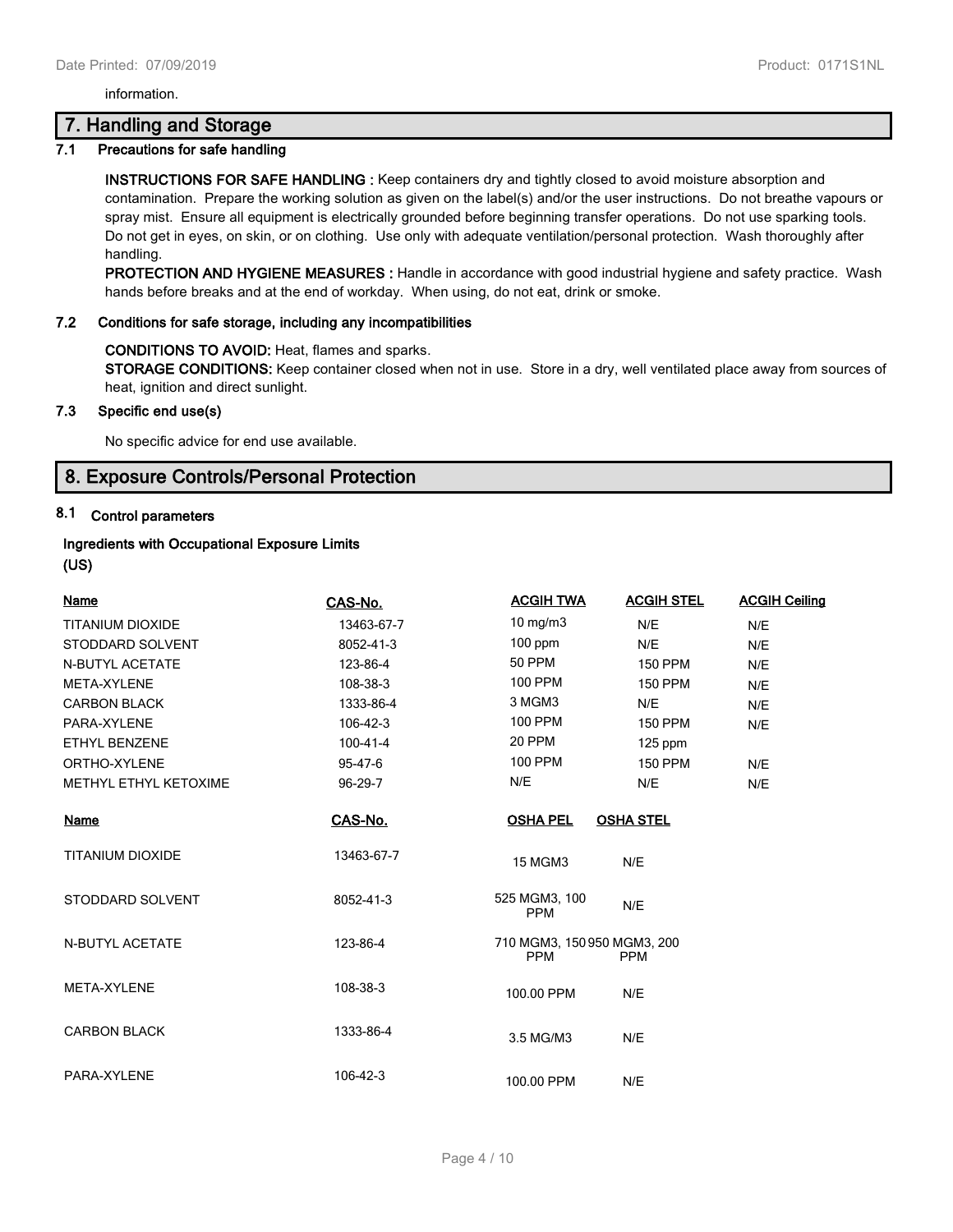| ETHYL BENZENE         | 100-41-4 | 435 MGM3, 100 545 MGM3, 125<br><b>PPM</b> | <b>PPM</b> |
|-----------------------|----------|-------------------------------------------|------------|
| ORTHO-XYLENE          | 95-47-6  | 100.00 PPM                                | N/F        |
| METHYL ETHYL KETOXIME | 96-29-7  | N/E                                       | N/F        |

**FURTHER INFORMATION:** Refer to the regulatory exposure limits for the workforce enforced in each country.

#### **8.2 Exposure controls**

#### **Personal Protection**

**RESPIRATORY PROTECTION:** In order to avoid inhalation of spray-mist and sanding dust, all spraying and sanding must be done wearing adequate respirator. Use only with ventilation to keep levels below exposure guidelines reported in this document. User should test and monitor exposure levels to ensure all personnel are below guidelines. If not sure, or not able to monitor, use State or federally approved supplied air respirator. For silica containing coatings in a liquid state, and/or if no exposure limits are established above, air-supplied respirators are generally not required.

**EYE PROTECTION:** Ensure that eyewash stations and safety showers are close to the workstation location. Safety glasses with side-shields.

**HAND PROTECTION:** Gloves should be discarded and replaced if there is any indication of degradation or chemical breakthrough. Impervious gloves. Request information on glove permeation properties from the glove supplier. Lightweight protective clothing

#### **OTHER PROTECTIVE EQUIPMENT:** No Information

**ENGINEERING CONTROLS:** Avoid contact with skin, eyes and clothing. Ensure adequate ventilation, especially in confined areas.

## **9. Physical and Chemical Properties**

# **9.1 Information on basic physical and chemical properties Appearance:** Viscous Liquid, Various Colors

| <b>Physical State</b>                           | Liquid                       |
|-------------------------------------------------|------------------------------|
| Odor                                            | Alkyd                        |
| Odor threshold                                  | N/D                          |
| рH                                              | N/D                          |
| Melting point / freezing point $(°C)$           | N/D                          |
| Boiling point/range                             | 176 F (80 C) - 400 F (204 C) |
| <b>Flash Point</b>                              | 81F (27C)                    |
| <b>Evaporation rate</b>                         | Slower Than Ether            |
| Flammability (solid, gas)                       | Not determined               |
| Upper/lower flammability or explosive<br>limits | $0.9 - 10.9$                 |
| Vapour Pressure, mmHg                           | N/D                          |
| <b>Vapour density</b>                           | Heavier than Air             |
| <b>Relative density</b>                         | Not determined               |
| Solubility in / Miscibility with water          | N/D                          |
| Partition coefficient: n-octanol/water          | Not determined               |
| Auto-ignition temperature (°C)                  | Not determined               |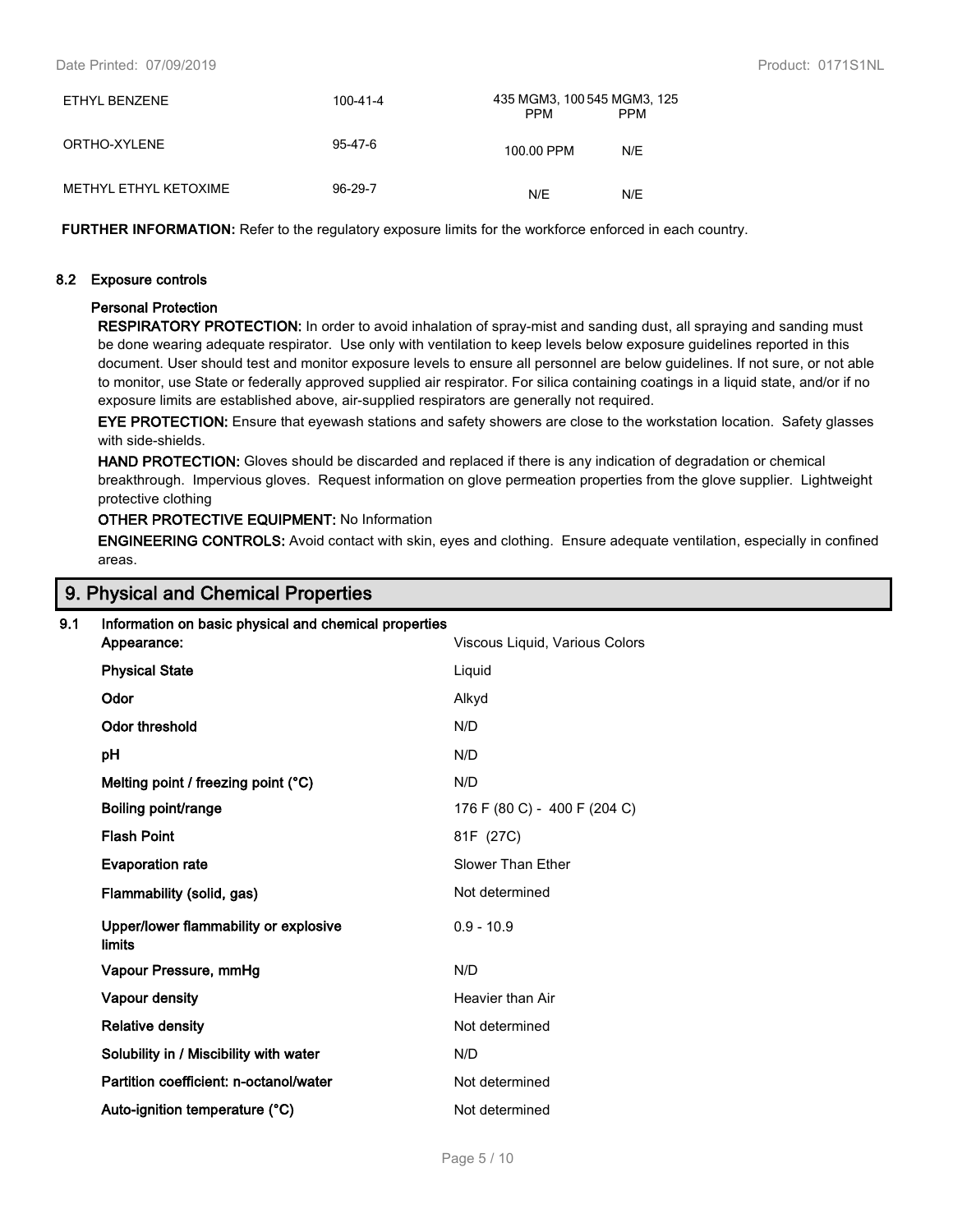|     | Decomposition temperature (°C) | Not determined |
|-----|--------------------------------|----------------|
|     | <b>Viscosity</b>               | <b>Unknown</b> |
|     | <b>Explosive properties</b>    | Not determined |
|     | <b>Oxidising properties</b>    | Not determined |
| 9.2 | Other information              |                |
|     | VOC Content g/l:               | 419            |
|     | Specific Gravity (g/cm3)       | app. 1.22      |
|     |                                |                |

# **10. Stability and Reactivity**

## **10.1 Reactivity**

No reactivity hazards known under normal storage and use conditions.

## **10.2 Chemical stability**

Stable under normal conditions.

## **10.3 Possibility of hazardous reactions**

Hazardous polymerisation does not occur.

## **10.4 Conditions to avoid**

Heat, flames and sparks.

## **10.5 Incompatible materials**

Strong oxidizing agents.

## **10.6 Hazardous decomposition products**

Carbon dioxide (CO2), carbon monoxide (CO), oxides of nitrogen (NOx), dense black smoke.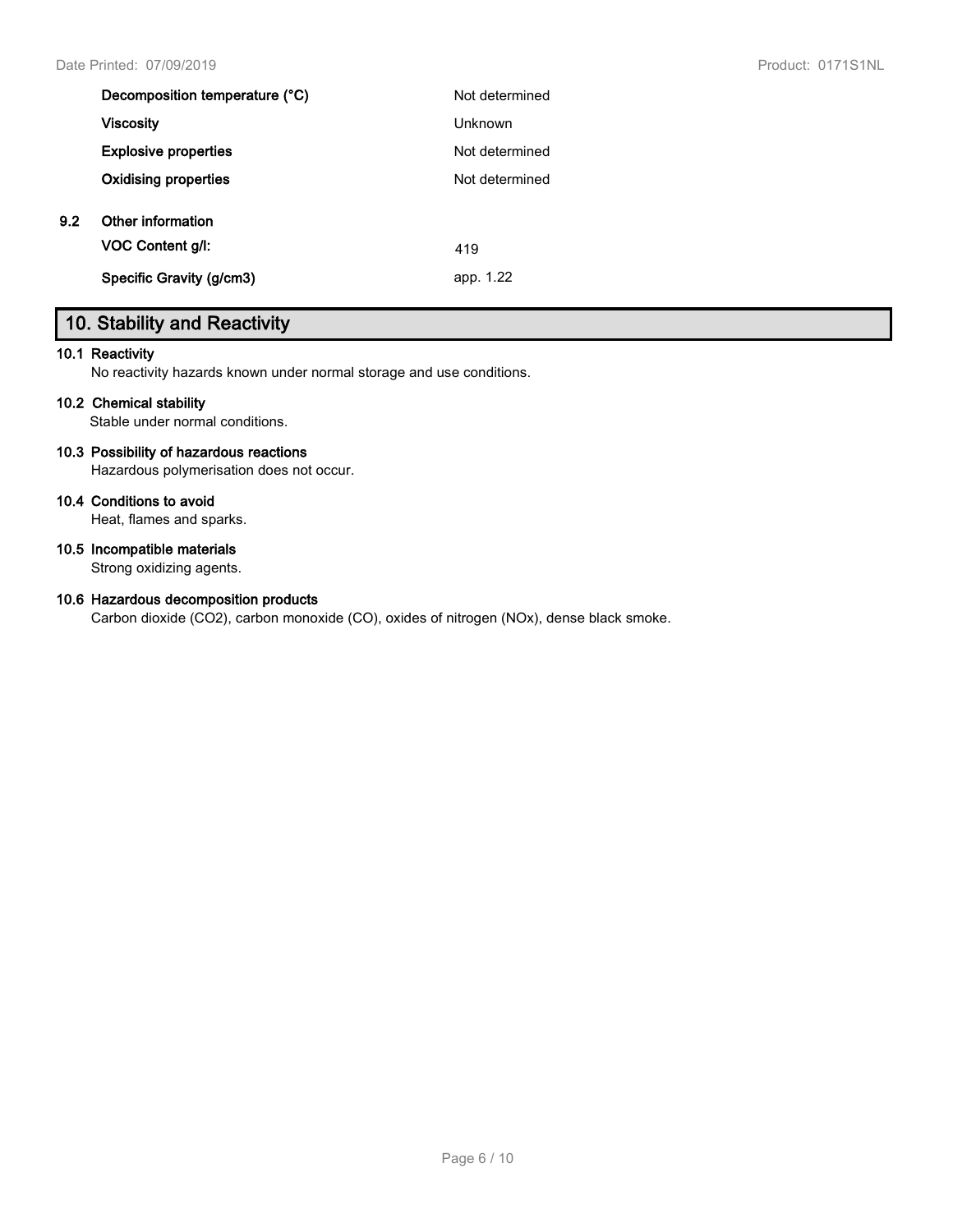# **11. Toxicological Information**

| 11.1 | Information on toxicological effects |                |  |
|------|--------------------------------------|----------------|--|
|      | <b>Acute Toxicity:</b>               |                |  |
|      | Oral LD50:                           | N/D            |  |
|      | <b>Inhalation LC50:</b>              | N/D            |  |
|      | Irritation:                          | Unknown        |  |
|      | Corrosivity:                         | Unknown        |  |
|      | <b>Sensitization:</b>                | Unknown        |  |
|      | Repeated dose toxicity:              | Unknown        |  |
|      | Carcinogenicity:                     | Unknown        |  |
|      | Mutagenicity:                        | Unknown        |  |
|      | <b>Toxicity for reproduction:</b>    | <b>Unknown</b> |  |
|      | STOT-single exposure:                | No Information |  |
|      | STOT-repeated exposure:              | No Information |  |
|      | <b>Aspiration hazard:</b>            | No Information |  |

**If no information is available above under Acute Toxicity then the acute effects of this product have not been tested. Data on individual components are tabulated below:**

| CAS-No.    | <b>Chemical Name</b>  | Oral LD50                  | Dermal LD50                  | Vapor LC50                      | Gas LC50          | <b>Dust/Mist</b><br><b>LC50</b> |
|------------|-----------------------|----------------------------|------------------------------|---------------------------------|-------------------|---------------------------------|
| 13463-67-7 | TITANIUM DIOXIDE      | 25000 mg/kg,<br>oral (rat) | Not Available                | Not Available                   | No<br>Information | No.<br>Information              |
| 8052-41-3  | STODDARD SOLVENT      | 6001 mg/kg,<br>oral, rat   | Not Available                | 5500 mg/m3,<br>4h, inhalation   | 0.000             | 0.000                           |
| 123-86-4   | N-BUTYL ACETATE       | 10760 mg/kg,<br>rat, oral  | 14112 mg/kg<br>(rabbit)      | 21 mg/l/4/h,<br>Inh. rat        |                   |                                 |
| 108-38-3   | META-XYLENE           | Not Available              | Not Available                | Not Available                   | 0.000             | 0.000                           |
| 1333-86-4  | <b>CARBON BLACK</b>   | 8000 mg/kg<br>oral, rat    | Not Available                | Not Available                   |                   |                                 |
| 106-42-3   | PARA-XYLENE           | Not Available              | Not Available                | Not Available                   | 0.000             | 0.000                           |
| 100-41-4   | ETHYL BENZENE         | 3500 mg/kg<br>rat, oral    | >5000 mg/l,<br>dermal rabbit | 17.2 mg/L<br>Inh, Rat, 4Hr      | 0.000             | 0.000                           |
| 95-47-6    | ORTHO-XYLENE          | Not Available              | Not Available                | Not Available                   | 0.000             | 0.000                           |
| 96-29-7    | METHYL ETHYL KETOXIME | >900 mg/kg,<br>oral, rat   | Not Available                | $>10$ mg/l /<br>4h, Inh, rabbit | 0.000             | 0.000                           |

## **Additional Information:**

This product may contain Ethyl Benzene, which is listed by IARC as possibly carcinogenic to humans (Group 2B). This listing is based on inadequate evidence of carcinogenicity in humans and sufficient evidence in experimental animals.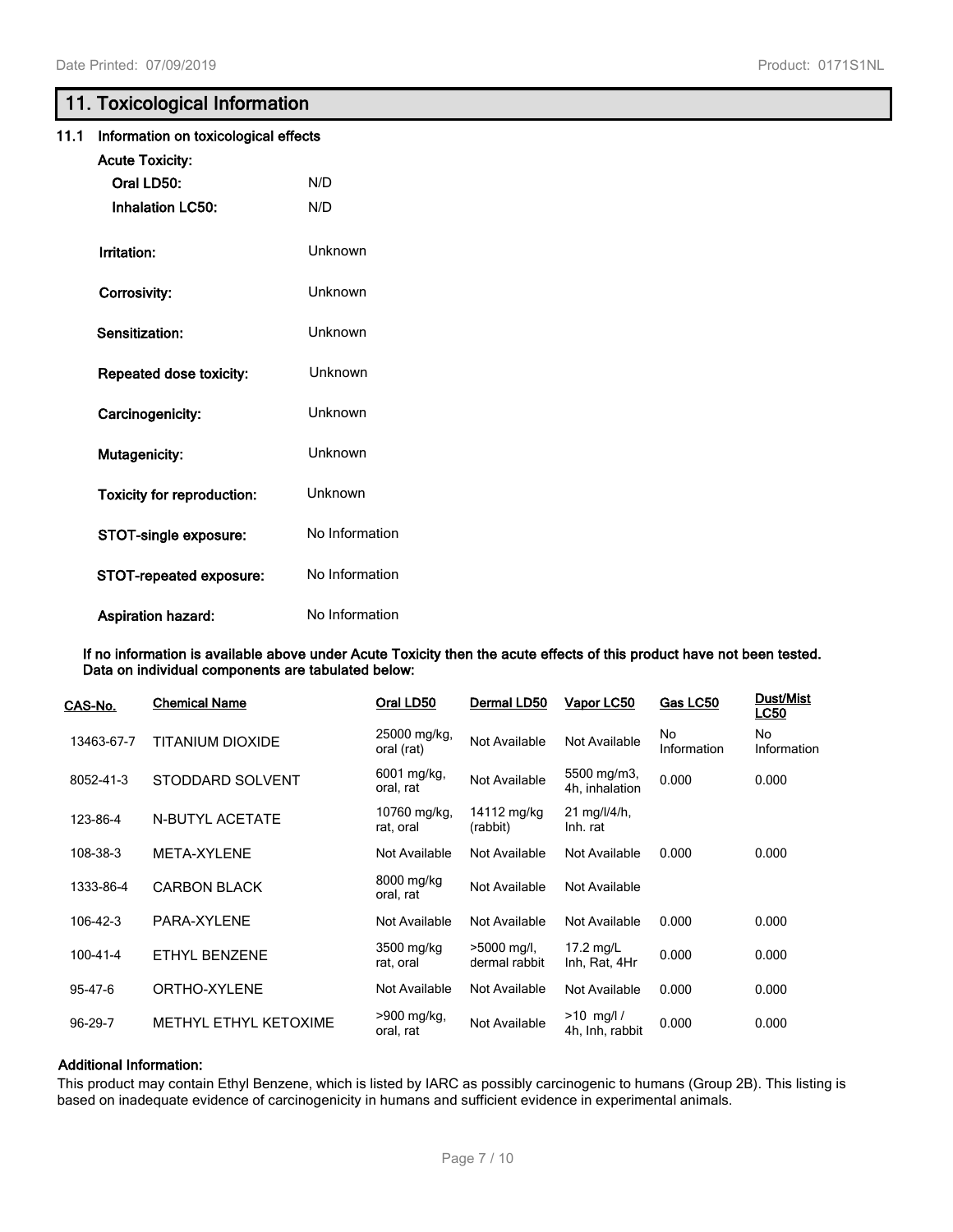# **12. Ecological Information 12.1 Toxicity: EC50 48hr (Daphnia):** Unknown **IC50 72hr (Algae):** Unknown **LC50 96hr (fish):** Unknown **12.2 Persistence and degradability:** Unknown **12.3 Bioaccumulative potential:** Unknown **12.4 Mobility in soil:** Unknown **12.5 Results of PBT and vPvB assessment:** The product does not meet the criteria for PBT/VPvB in accordance with Annex XIII. **12.6 Other adverse effects:** Unknown **CAS-No. Chemical Name EC50 48hr IC50 72hr LC50 96hr** 13463-67-7 TITANIUM DIOXIDE Noinformation No information No information No information 8052-41-3 STODDARD SOLVENT No information No information No information No information 123-86-4 N-BUTYL ACETATE 44 mg/l (Daphnia magna) 674.7 mg/L (Green 074.7 mg/L (Green 18 mg/l (Fathead minnow)<br>Algae) 108-38-3 META-XYLENE **No information** No information No information No information 1333-86-4 CARBON BLACK Notable 10 No information No information No information No information 106-42-3 PARA-XYLENE **No information** No information No information No information 100-41-4 ETHYL BENZENE 1.8 mg/l (Daphnia<br>
Magna) 4.6 mg/l (Green Algae) 4.2 mg/l (Rainbow Trout) 95-47-6 ORTHO-XYLENE **No information** No information No information No information 96-29-7 METHYL ETHYL KETOXIME No information No information No information No information

## **13. Disposal Considerations**

**13.1 WASTE TREATMENT METHODS:** Do not burn, or use a cutting torch on, the empty drum. If recycling is not practicable, dispose of in compliance with local regulations. Dispose of in accordance with local regulations. Empty containers should be taken to an approved waste handling site for recycling or disposal.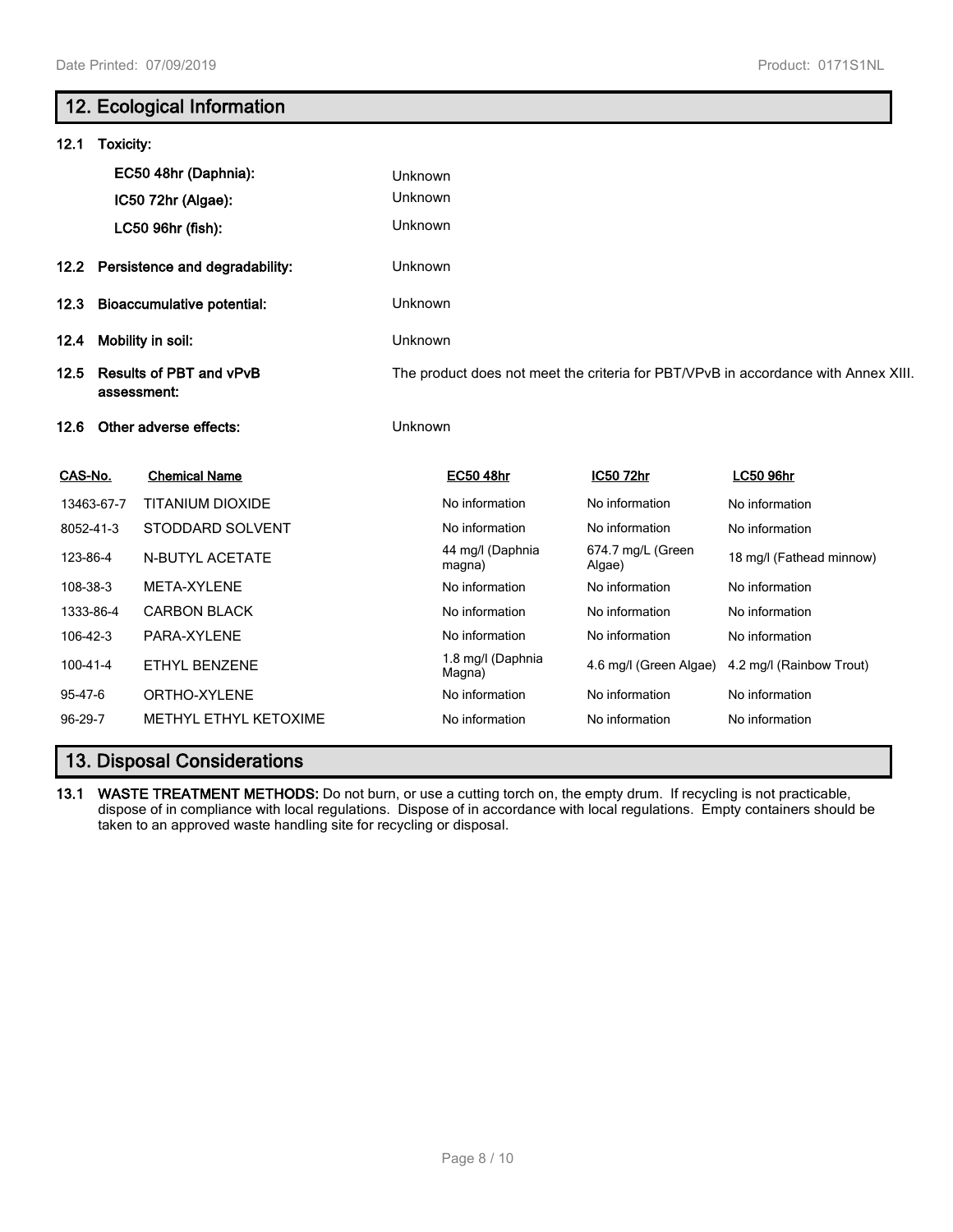# **14. Transport Information**

| 14.1 | <b>UN number</b>                                                            | <b>UN 1263</b> |
|------|-----------------------------------------------------------------------------|----------------|
|      | 14.2 UN proper shipping name                                                | Paint          |
|      | <b>Technical name</b>                                                       | N/A            |
|      | 14.3 Transport hazard class(es)                                             | 3              |
|      | Subsidiary shipping hazard                                                  | N/A            |
|      | 14.4 Packing group                                                          | III            |
| 14.5 | <b>Environmental hazards</b>                                                | Unknown        |
|      | 14.6 Special precautions for user                                           | Unknown        |
|      | EmS-No.:                                                                    | $F-E. S-E$     |
| 14.7 | Transport in bulk according to Annex II<br>of MARPOL 73/78 and the IBC code | Unknown        |

## **15. Regulatory Information**

**15.1 Safety, health and environmental regulations/legislation for the substance or mixture:**

## **U.S. Federal Regulations: As follows -**

## **CERCLA - Sara Hazard Category**

This product has been reviewed according to the EPA 'Hazard Categories' promulgated under Sections 311 and 312 of the Superfund Amendment and Reauthorization Act of 1986 (SARA Title III) and is considered, under applicable definitions, to meet the following categories:

Flammable (gases, aerosols, liquids, or solids), Carcinogenicity

#### **Sara Section 313:**

This product contains the following substances subject to the reporting requirements of Section 313 of Title III of the Superfund Amendment and Reauthorization Act of 1986 and 40 CFR part 372:

| <b>Chemical Name</b> | CAS-No.   |
|----------------------|-----------|
| MFTA-XYI FNF         | 108-38-3  |
| PARA-XYI FNF         | 106-42-3  |
| FTHYL BENZENE        | 100-41-4  |
| ORTHO-XYLENE         | $95-47-6$ |

### **Toxic Substances Control Act:**

All components of this product are either listed on the TSCA Inventory or are exempt.

This product contains the following chemical substances subject to the reporting requirements of TSCA 12(B) if exported from the United States:

## **Chemical Name CAS-No.**

No TSCA 12(b) components exist in this product.

## **U.S. State Regulations: As follows -**

## **New Jersey Right-to-Know:**

The following materials are non-hazardous, but are among the top five components in this product.

## **Chemical Name CAS-No.**

NEPHELINE SYENITE 37244-96-5 ALKYD RESIN TRADE SECRET ALKYD RESIN TRADE SECRET